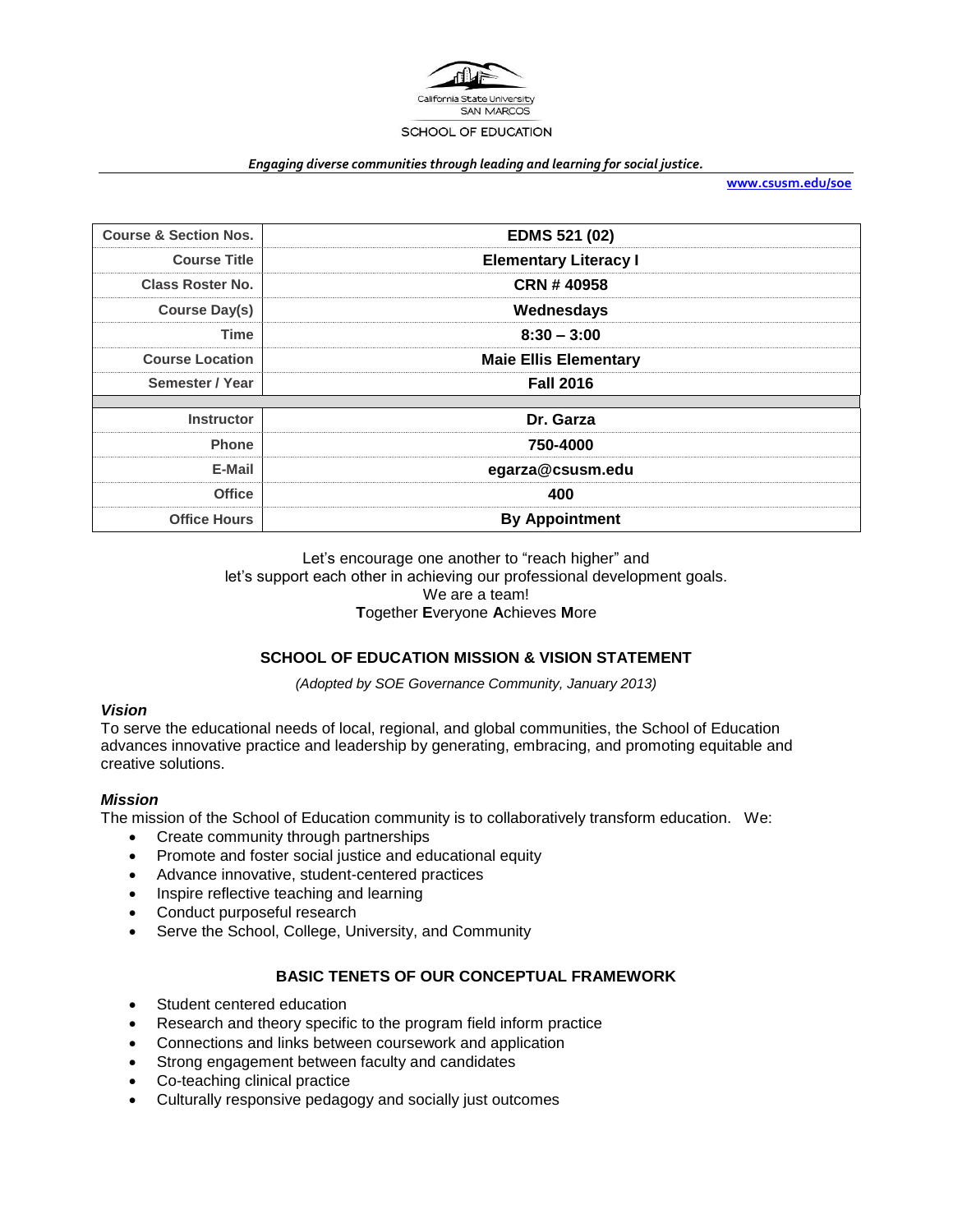# **TABLE OF CONTENTS**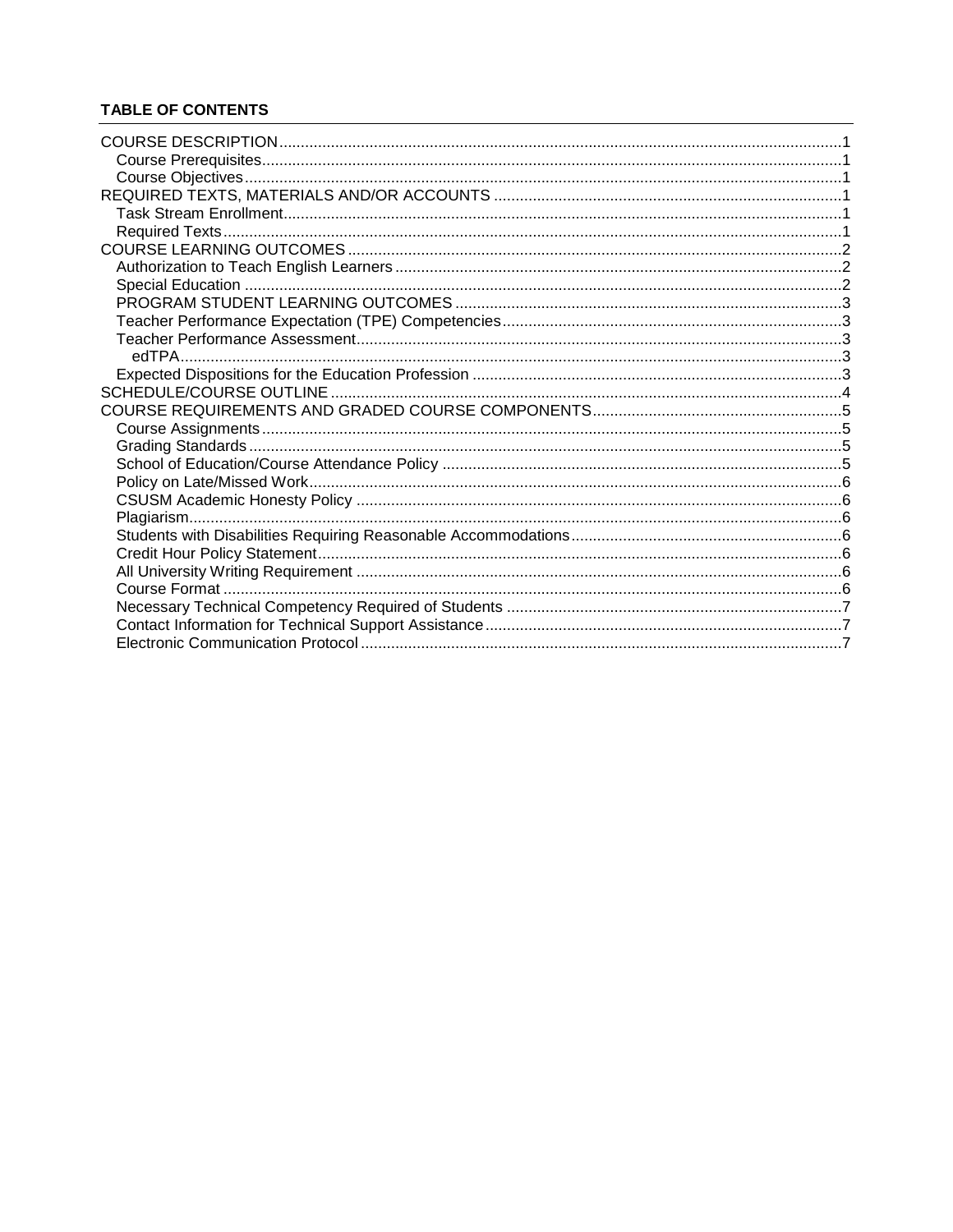# **COURSE DESCRIPTION**

<span id="page-2-0"></span>The primary aim of this course is for students to develop an understanding of the theory, methodology and assessment of English language arts and second language learning in integrated and inclusive elementary and middle school classrooms.

# *California Teaching Commission Standards Alignment:*

The course objectives, assignments, and assessments have been aligned with the CTC standards for Multiple Subjects Credential. The following standards are a primary emphasis for this course:

- 3- Relationship between theory and practice
- 4- Pedagogical thought and reflective practice
- 5- Equity, Diversity & Access

7-A: Multiple Subject Reading, Writing, and Related Language Instruction in English

#### <span id="page-2-1"></span>**Course Prerequisites**

Admission to the Multiple Subject Teacher Credential Program.

### <span id="page-2-2"></span>**Course Objectives**

Teacher Candidates will develop as literacy educator professionals, teaching the English language arts. They will develop their professional knowledge, skills, attitudes and values. They will to become effective literacy educators teaching diverse students the English language arts in multiple subject classrooms.

# **REQUIRED TEXTS, MATERIALS AND/OR ACCOUNTS**

### <span id="page-2-4"></span><span id="page-2-3"></span>**Task Stream Enrollment**

The School of Education uses Task Stream to manage candidates' TPE, clinical practice, signature assignment, and disposition assessments. Candidates must be enrolled in Task Stream throughout the Multiple Subject program. Enrollment fees are paid by going to www.taskstream.com and registering. Access the Multiple Subject folio by going to your home page, finding the Self-Enrollment area and clicking the *Enter Code* button. Then enter the program code provided to you at orientation. If this is the correct program, click the *Enroll* button. The Multiple Subject program now will show up on your Task Stream home page when you log in. Be sure to remember your own exact enrollment name and password.

# <span id="page-2-5"></span>**Required Texts**

Zarrillo, James. (2010) *Ready for Revised RICA: A Test Prep Guide* (**3rd Edition**) (ISBN: 9780137008681)

# **Selected readings posted on Cougar Course**

\*CA ELA/ELD Framework (2015)

https://www.mydigitalchalkboard.org/cognoti/content/file/resources/documents/4b/4b6b5574/4b6b5574ba634 f2a0d505cc4b0e78013ab4a7f9a/FrameworkFINAL72415.pdf

\*CA common core state standards: English language arts & literacy (2013).

http://www.cde.ca.gov/be/st/ss/documents/ finalelaccssstandards.pdf

\*CA ELD standards (2012)

http://www.cde.ca.gov/sp/el/er/documents/eldstndspublication14.pdf

**\***edTPA Handbook

**\***Duguay, A., et. al. (2013). Washington, DC: Center for Applied Linguistics.

*Implementing the Common Core for English learners: Responses to common questions*.

\*Freeman & Freeman. (2004) *Connecting Students to Culturally Relevant Texts* & *Cultural Relevance Rubric* & (2009) *Distinguishing between Academic & Conversational Language*

\*Johns, Jerry. Basic Reading Inventory

*\**Quiocho, A. *& Ulanoff, S. (2009) Differentiated Literacy Instruction for ELL. Chapter Selections*  \*RICA content specifications (2008) http://www.rica.nesinc.com/RC\_preparation\_materials.asp \*Rivera, M. O., et.al. (2008). Portsmouth, NH: RMC Research Corporation, Center on Instruction *Language and reading interventions for ELLs and ELLs with disabilities.*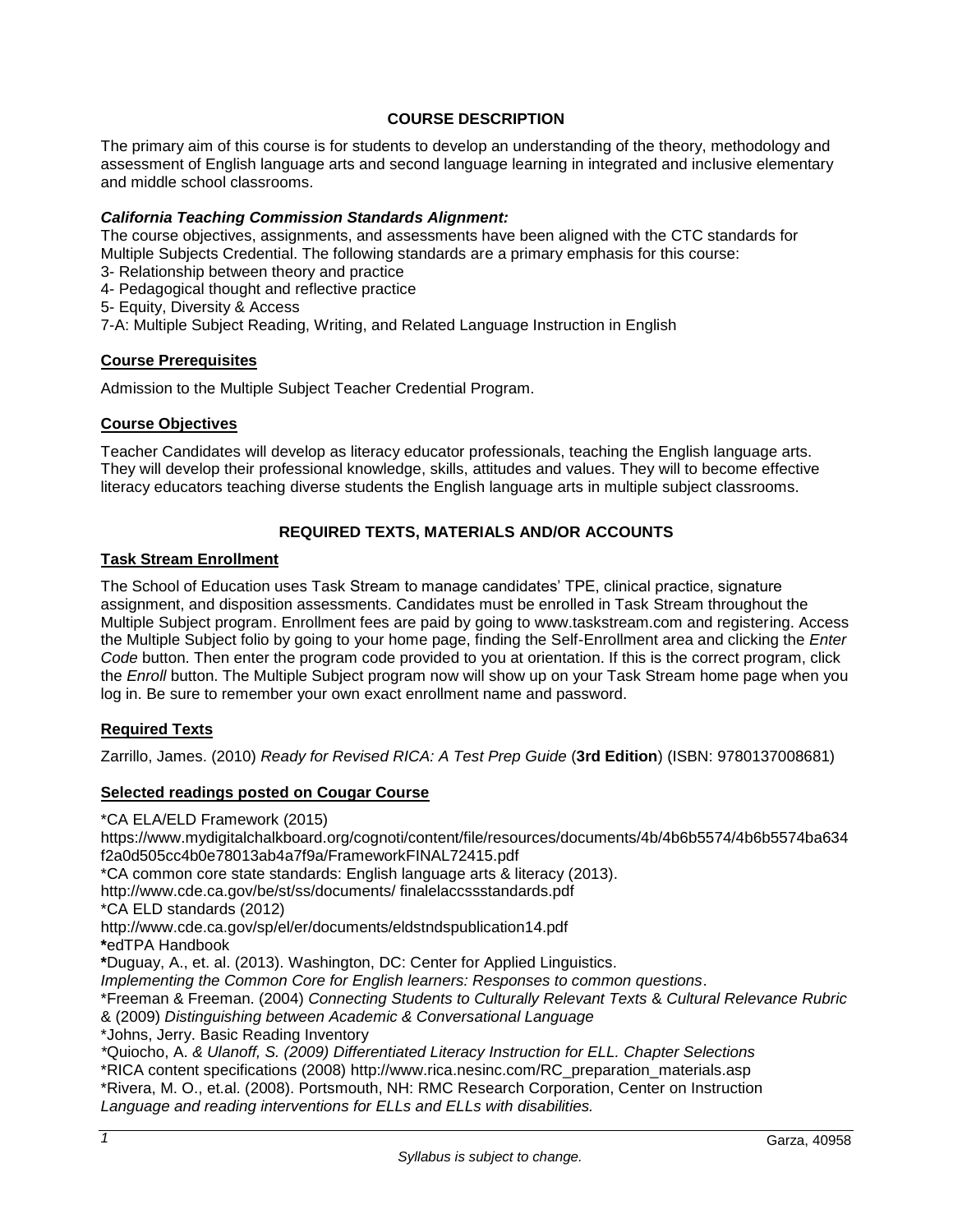# **COURSE LEARNING OUTCOMES**

<span id="page-3-0"></span>Upon successful completion of this course, students will have developed professional knowledge and understanding as a literacy educator, including:

\*How a first and second language is acquired;

\*How the reading process works and its relationship to thought, language and learning;

\*What the content of reading includes: word analysis, fluency, vocabulary, academic language, and background knowledge, comprehension of literature/informational texts and planning/assessment; \*How individuals learn to read and write in first and second languages;

\*How to effectively deliver a comprehensive program of systematic, explicit instruction in reading, writing, listening, and speaking aligned to 1) the CA ELA CCSS, 2) CA ELD Standards and, 3) the ELA/ELD Framework (2014);

\*How multiple monitoring measures within the three basic types of assessments can be used to determine students' progress towards state adopted content standards;

\*How differentiated literacy instruction can be used to meet the needs of the full range of learners who have varied reading levels and language backgrounds.

Upon successful completion of this course, students will have developed professional skills as a literacy educator, including:

\*Can sensitively observe children's language using behaviors;

\*Can demonstrate the use of multiple monitoring measures within the three basic types of assessments to determine students' progress towards state adopted content standards (entry level assessment for instructional planning, monitoring student progress, and summative assessment);

\*Can analyze and interpret results of children's reading and writing behaviors to plan effective and differentiated instruction;

\*Can demonstrate effective instructional delivery in reading, writing and listening and speaking;

\*Can select appropriate materials and instructional strategies to meet the individual needs of students and use core instructional materials for both instruction and intervention;

\*Can differentiate literacy instruction in order to provide Universal Access;

\*Can organize the classroom for teaching reading and writing to the full range of learners who have varied reading levels and language backgrounds.

#### Upon successful completion of this course, students will have developed professional attitudes and values as a literacy educator, including:

\*Can appreciate the natural language abilities children possess for processing and producing print;

\*Can value the integration of reading and writing into all curricular areas;

\*Can affirm the importance of a rich environment for an effective language arts program;

\*Can be sensitive to and appreciate culturally and linguistically diverse learners;

\*Can be sensitive to and appreciate the importance of the literacy educator's own reading and writing for personal and professional growth;

\*Can respect for each student, his/her abilities and background and the student's right to instruction that meets his/her individual needs.

# <span id="page-3-1"></span>**Authorization to Teach English Learners**

This credential program has been specifically designed to prepare teachers for the diversity of languages often encountered in California public school classrooms. The authorization to teach English learners is met through the infusion of content and experiences within the credential program, as well as additional coursework. Candidates successfully completing this program receive a credential with authorization to teach English learners. *(Approved by CCTC in SB 2042 Program Standards, August 02)*

# <span id="page-3-2"></span>**Special Education**

Consistent with the intent to offer a seamless teaching credential in the School of Education, this course demonstrates the collaborative infusion of special education competencies reflecting inclusive educational practices.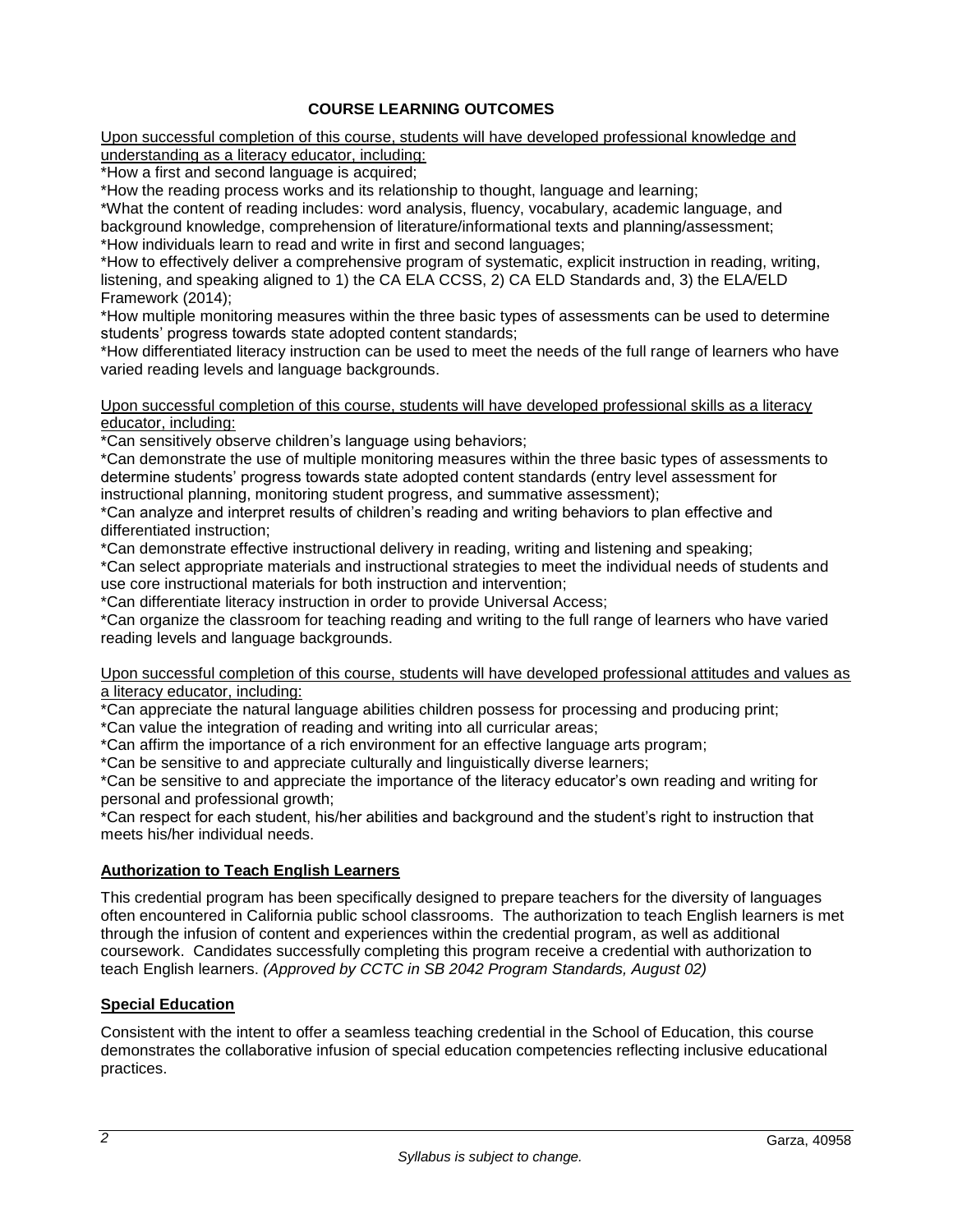# **PROGRAM STUDENT LEARNING OUTCOMES**

# <span id="page-4-1"></span><span id="page-4-0"></span>**Teacher Performance Expectation (TPE) Competencies**

The course objectives, assignments, and assessments have been aligned with the CTC standards for Multiple Subject Credential. This course is designed to help teachers seeking a California teaching credential to develop the skills, knowledge, and attitudes necessary to assist schools and district in implementing effective programs for all students. The successful candidate will be able to merge theory and practice in order to realize a comprehensive and extensive educational program for all students. You will be required to formally address the following TPEs in this course:

 TPE 1A: Subject Specific Pedagogical Skills for Multiple Subject Teaching Assignments Teaching English-Language Arts in a Multiple Subject Assignment

### <span id="page-4-2"></span>**Teacher Performance Assessment**

Beginning July 1, 2008 all California credential candidates must successfully complete a state-approved Teacher Performance Assessment (TPA), as part of the credential program of preparation. During the 2015- 16 academic year the CSUSM credential programs will use either the CalTPA (California Teacher Performance Assessment) or the edTPA (Educative Teacher Performance Assessment). Additionally, to support your success in your credential program and with TPA, SOE classes use common pedagogical language, lesson plans (lesson designs), and unit plans (unit designs).

### <span id="page-4-3"></span>**edTPA**

Beginning in fall 2015, for newly entering initial candidates, the CSUSM assessment system is the edTPA. To assist with your successful completion of the edTPA, a capstone class is part of your curriculum. In this class edTPA related questions and logistical concerns are addressed. Additional support materials are available on the edTPA website: [http://www.edtpa.com/PageView.aspx?f=GEN\\_Candidates.html](http://www.edtpa.com/PageView.aspx?f=GEN_Candidates.html)

#### <span id="page-4-4"></span>**Expected Dispositions for the Education Profession**

Education is a profession that has, at its core, certain dispositional attributes that must be acquired and developed. Teaching and working with learners of all ages requires not only specific content knowledge and pedagogical skills, but positive attitudes about multiple dimensions of the profession. The School of Education has identified six dispositions that must be evident in teacher candidates: social justice and equity, collaboration, critical thinking, professional ethics, reflective teaching and learning, and life-long learning. These dispositions have observable actions that will be assessed throughout the preparation program. For each dispositional element, there are three levels of performance - *unacceptable*, *initial target*, and *advanced target*. The description and rubric for the three levels of performance offer measurable behaviors and examples.

The assessment is designed to provide candidates with ongoing feedback for their growth in professional dispositions and includes a self-assessment by the candidate. The dispositions and rubric are presented, explained and assessed in one or more designated courses in each program as well as in clinical practice. Based upon assessment feedback candidates will compose a reflection that becomes part of the candidate's Teaching Performance Expectation portfolio. Candidates are expected to meet the level of *initial target* during the program.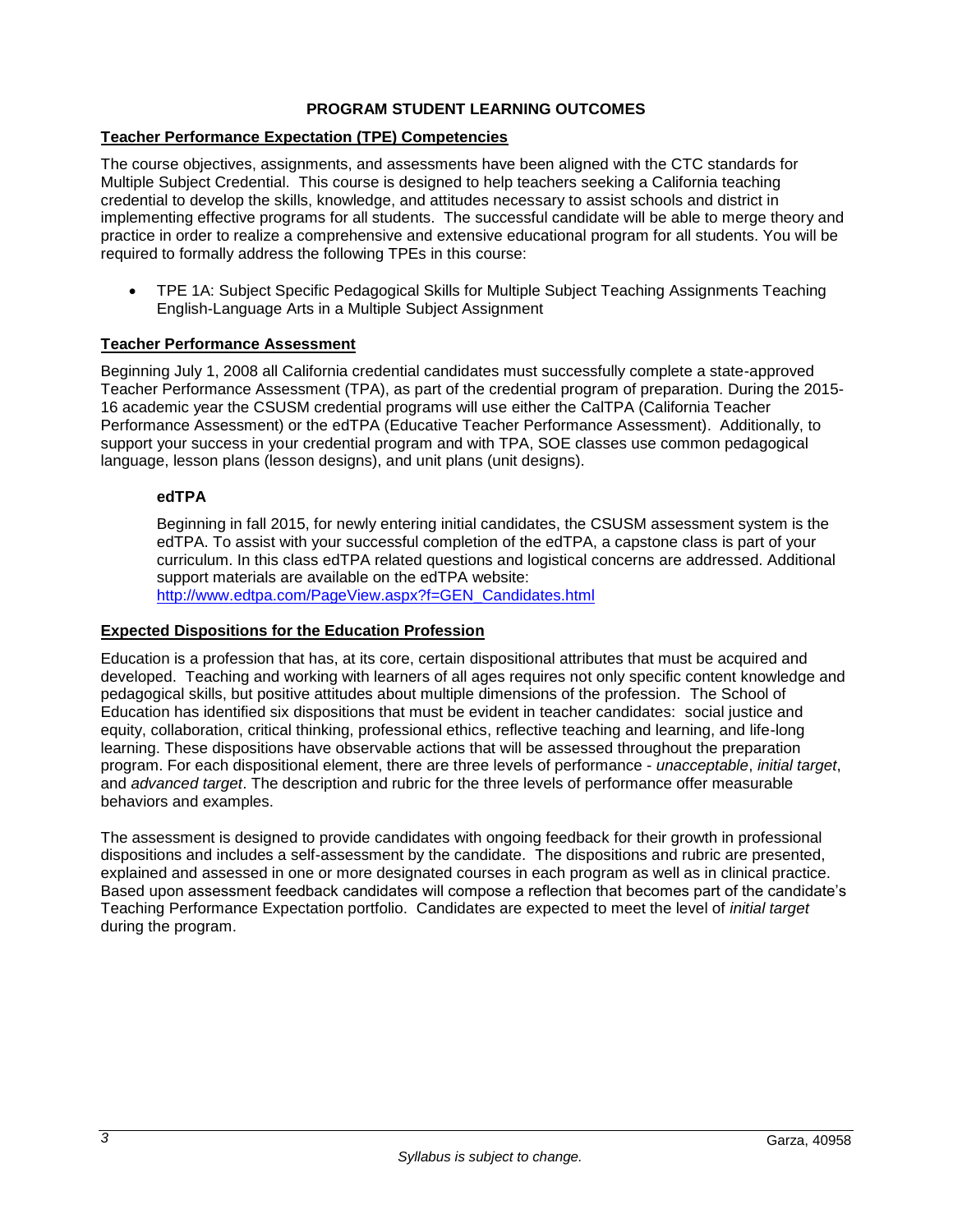# **SCHEDULE/COURSE OUTLINE**

<span id="page-5-0"></span>

| Date        | <b>Topics &amp; Readings</b>                                                                                                                                                                                                                                                                       | <b>Activities &amp; Assignments</b>                                                                                                                                                                     |
|-------------|----------------------------------------------------------------------------------------------------------------------------------------------------------------------------------------------------------------------------------------------------------------------------------------------------|---------------------------------------------------------------------------------------------------------------------------------------------------------------------------------------------------------|
| Module<br>1 | CA CCSS & ELD & Framework<br>Literacy Assessment & edTPA rubrx 5<br>Readings:<br>CA ELA/ELD Framework Ch 1 & 2                                                                                                                                                                                     | <b>Module Activities:</b><br>2 Blog Posts in response to prompts<br>1 RICA Competency Example<br>1 edTPA literacy quiz                                                                                  |
|             | Duke (2012) Article first 7 pages<br>CA ELD Standards Ch 1 & 2                                                                                                                                                                                                                                     |                                                                                                                                                                                                         |
| Module<br>2 | Foundational Skills & Emergent Lit & ELD<br>Culture, L1, L2 & Rdg & edTPA rubrx 2-3<br>Readings:<br>CA ELA/ELD Framework Ch 2 & 3<br><b>ELA CCSS Foundational Skills</b><br>CA ELD Standards Ch 4<br>Freeman (2004) Culture Relevance Article<br>Garza's ELA/ELD PowerPoint<br>Freeman (2009) Ch 2 | <b>Module Activities:</b><br>2 Blog Posts in response to prompts<br>1 RICA Competency Example<br>1edTPA literacy quiz<br>1 Cultural Relevance Rubric & Reflection                                       |
| Module<br>3 | Word Analysis & Running Records & Rdg<br>Instrxn Strategies & edTPA Rubric 4<br>Readings:<br>CA ELA/ELD Framework Ch 4<br>CA ELD Standards Ch 5                                                                                                                                                    | <b>Module Activities:</b><br>2 Blog Posts in response to prompts<br>1 RICA Competency Example<br>1edTPA literacy quiz<br>1 RAFT report (522)                                                            |
| Module<br>4 | Reading Fluency & Running Records<br>21 <sup>st</sup> Century Lits & Acad Lang Demands<br>Readings:<br>CA ELA/ELD Framework Ch 4 & p.1031<br>CA ELA/ELD Framewk Ch 10 & 5<br>edTPA Academic Lang article                                                                                           | <b>Module Activities:</b><br>2 Blog Posts in response to prompts<br>1 RICA Competency Example<br>1 edTPA literacy quiz<br>1 BRFR (522)                                                                  |
| Module<br>5 | Reading Comprehension & Lesson Planning<br>Academic Language & Comprehension<br>Readings:<br><b>CA ELA/ELD Framework</b><br>CA ELD Ch 3<br>Grammar & Meaning Power point                                                                                                                           | <b>Module Activities:</b><br>2 Blog Posts in response to prompts<br>1 RICA Competency Example<br>1 edTPA literacy quiz<br>1 Running Record (521)<br>Assignment:<br><b>Literacy Instruction Strategy</b> |
| Module<br>6 | Spelling & IRI, Comp Qs & Retelling, Comp &<br>Vocab, Acad Lang & ELD<br>Readings:<br>CA ELA/ELD Framework - ELD Vignettes<br>CA ELD Standards Ch 3                                                                                                                                                | <b>Module Activities:</b><br>2 Blog Posts in response to prompts<br>1 RICA Competency Example<br>1 edTPA literacy quiz                                                                                  |
| Module<br>7 | <b>Assessment Demonstrations</b><br><b>Lesson Plan Review</b><br>Readings:<br><b>CA ELA/ELD Framework</b><br>1 sentence expansion and/or combining                                                                                                                                                 | <b>Module Activities:</b><br>2 Blog Posts in response to prompts<br>1 RICA Competency Example<br>1 edTPA literacy quiz<br><b>Assignment:</b><br>Literacy Lesson Plan                                    |
| Module<br>8 | <b>RICA</b> review<br><b>Recommended OERS</b><br><b>Book Resources for Teachers</b><br>Recommended Literature                                                                                                                                                                                      | <b>Module Activities:</b><br><b>ELA/ELD Standards &amp; Framework Review</b><br>Review Literacy Organizations<br><b>Assignment:</b><br><b>Literacy Assessment</b>                                       |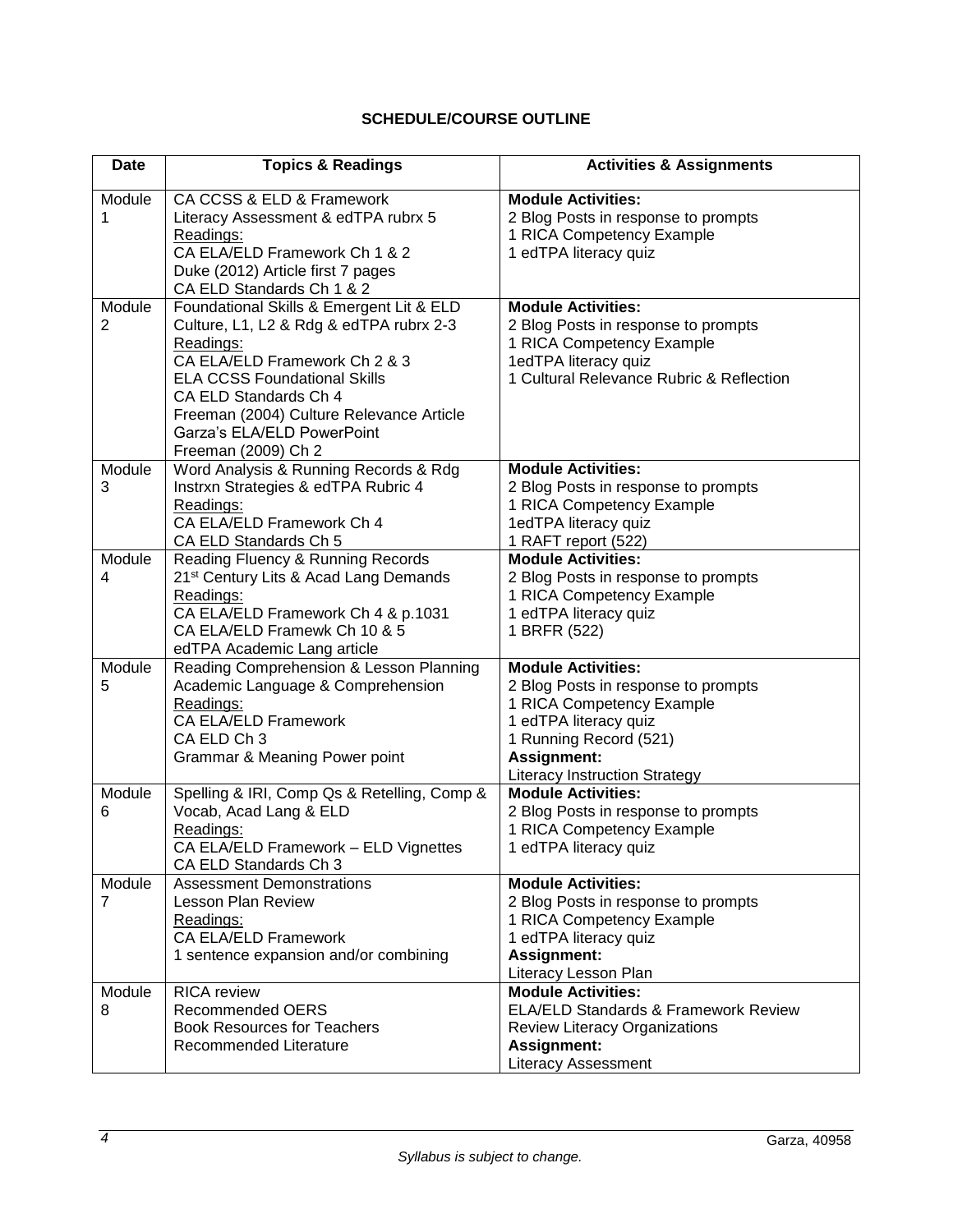# **COURSE REQUIREMENTS AND GRADED COURSE COMPONENTS**

# <span id="page-6-1"></span><span id="page-6-0"></span>**Course Assignments**

#### \*Literacy Module Activities

In each module, you engage in a variety of interactive activities related to literacy and language arts instruction and assessment both during class and on the cougar course. Posting to your private blog (on cougar course) comprises one of the regular module activities. Each blog entry must respond to the specific prompt on the cougar course. Detailed descriptions of all module activities are posted on cougar course.

### \*Literacy Instruction Strategy Report

In this course, you collaborate with partners to model instructional strategies for teaching literacy and language. As you become familiar with a specific strategy, you can plan and create the needed materials for a demonstration of the strategy. After your demonstration, your job is to write a report about the instructional strategies you observed. A detailed description of this assignment is posted on our cougar course.

### \*Literacy Lesson Plan

This is your opportunity to apply what you are learning about quality literacy instruction by designing a lesson plan. Use the templates and criteria for quality lesson design as your guide. Prepare a lesson that uses direct/explicit instruction and "instructional scaffolding" so that you fully support the learner's progress from dependence toward independence. A detailed description of this assignment is posted on cougar course.

#### \*Literacy Assessment

You are invited to explore the power of authentic literacy assessments to inform your instructional planning and delivery so you can effectively respond to students. Through this assignment, you'll become familiar with the different purposes of literacy assessments and involved in the process of gathering and analyzing assessment data. Specific and detailed descriptions of this assignment are posted on our cougar course.

### <span id="page-6-2"></span>**Grading Standards**

| <b>Assignment</b>                                  | Weight %(points) |  |
|----------------------------------------------------|------------------|--|
| <b>Literacy Module Activities</b>                  | 30% (60)         |  |
| Literacy Instruction Strategy Report               | 20% (40)         |  |
| Literacy Lesson Plan                               | 20% (40)         |  |
| <b>Literacy Assessment</b>                         | 20% (40)         |  |
| <b>Collegial Participation &amp; Collaboration</b> | 10% (20)         |  |

In order to earn a teaching credential from the state of California, you must maintain a B average (3.0 GPA) and cannot receive below a C+ in any course in your teacher education program. Grading Scale:  $93\% = A\,90\% = A - 87\% = B + 83\% = B\,80\% = B - 78\% = C +$ 

# **Final Exam Statement**

There is no final exam.

# <span id="page-6-3"></span>**School of Education/Course Attendance Policy**

<span id="page-6-4"></span>Due to the dynamic and interactive nature of courses in the School of Education, all candidates (course participants) are expected to attend all classes and participate actively. At a minimum, candidates (course participants) must attend more than 80% of class time, or s/he may not receive a passing grade for the course at the discretion of the instructor. Individual instructors may adopt more stringent attendance requirements. Should the candidate (course participants) have extenuating circumstances, s/he should contact the instructor as soon as possible. *(Adopted by the COE Governance Community, December, 1997).*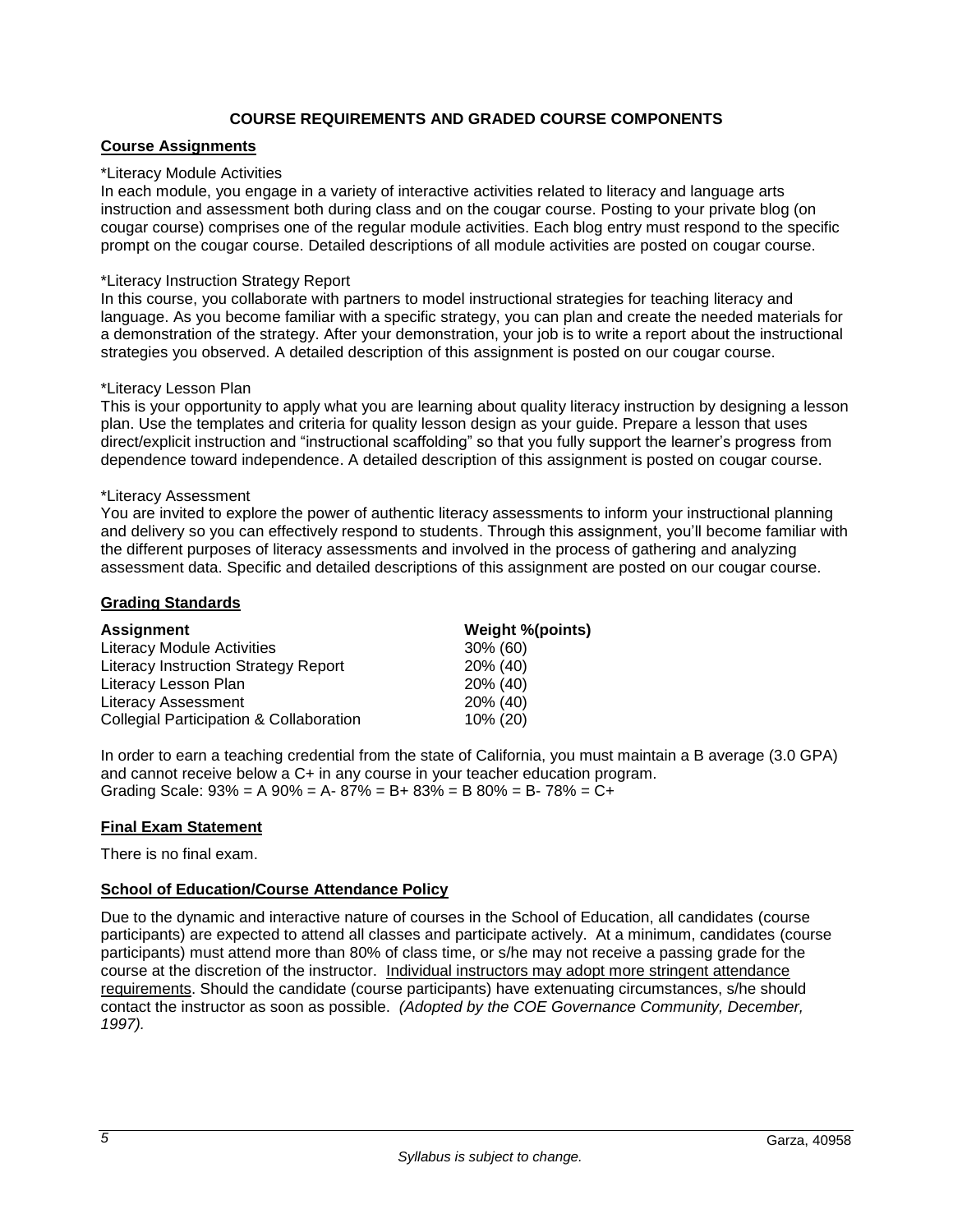# **Policy on Late/Missed Work**

This course is divided into 8 modules. All work assigned for a module is due by the end of the module (unless otherwise noted in the course calendar) and must be submitted to cougar course by the due date. In order to receive credit, you must submit your assignments on time. Late assignments will not be accepted unless permission by the professor is granted by email PRIOR to the due date in response to a student's request for an extension via email PRIOR to the due date.

# **GENERAL CONSIDERATIONS**

### <span id="page-7-0"></span>**CSUSM Academic Honesty Policy**

Students will be expected to adhere to standards of academic honesty and integrity, as outlined in the Student Academic Honesty Policy. All assignments must be original work, clear and error-free. All ideas/material that are borrowed from other sources must have appropriate references to the original sources. Any quoted material should give credit to the source and be punctuated accordingly.

Academic Honesty and Integrity: Students are responsible for honest completion and representation of their work. Your course catalog details the ethical standards and penalties for infractions. There will be zero tolerance for infractions. If you believe there has been an infraction by someone in the class, please bring it to the instructor's attention. The instructor reserves the right to discipline any student for academic dishonesty, in accordance with the general rules and regulations of the university. Disciplinary action may include the lowering of grades and/or the assignment of a failing grade for an exam, assignment, or the class as a whole. Incidents of Academic Dishonesty will be reported to the Dean of Students. Sanctions at the University level may include suspension or expulsion from the University. Refer to the full Academic Honesty Policy at: [http://www.csusm.edu/policies/active/documents/Academic\\_Honesty\\_Policy.html](http://www.csusm.edu/policies/active/documents/Academic_Honesty_Policy.html)

### <span id="page-7-1"></span>**Plagiarism**

As an educator, it is expected that each candidate (course participant) will do his/her own work, and contribute equally to group projects and processes. Plagiarism or cheating is unacceptable under any circumstances. If you are in doubt about whether your work is paraphrased or plagiarized see the Plagiarism Prevention for Students website [http://library.csusm.edu/plagiarism/index.html.](http://library.csusm.edu/plagiarism/index.html) If there are questions about academic honesty, please consult the University catalog.

# <span id="page-7-2"></span>**Students with Disabilities Requiring Reasonable Accommodations**

Students with disabilities who require reasonable accommodations must be approved for services by providing appropriate and recent documentation to the Office of Disabled Student Services (DSS). This office is located in Craven Hall 4300, and can be contacted by phone at (760) 750-4905, or TTY (760) 750- 4909. Students authorized by DSS to receive reasonable accommodations should meet with their instructor during office hours or, in order to ensure confidentiality, in a more private setting.

#### <span id="page-7-3"></span>**Credit Hour Policy Statement**

Teacher Candidates are expected to spend a minimum of two hours of work outside of the face-to-face classroom each week for each unit of credit. For this 3-unit course, plan on 6 hours of homework per week.

#### <span id="page-7-4"></span>**All University Writing Requirement**

Every course at the university, including this one, has a writing requirement of at least 2500 words. The writing requirements for this course will be met as described in the assignments.

# <span id="page-7-5"></span>**Course Format**

This course is offered in the following format: traditional (FT) instruction: face-to-face.